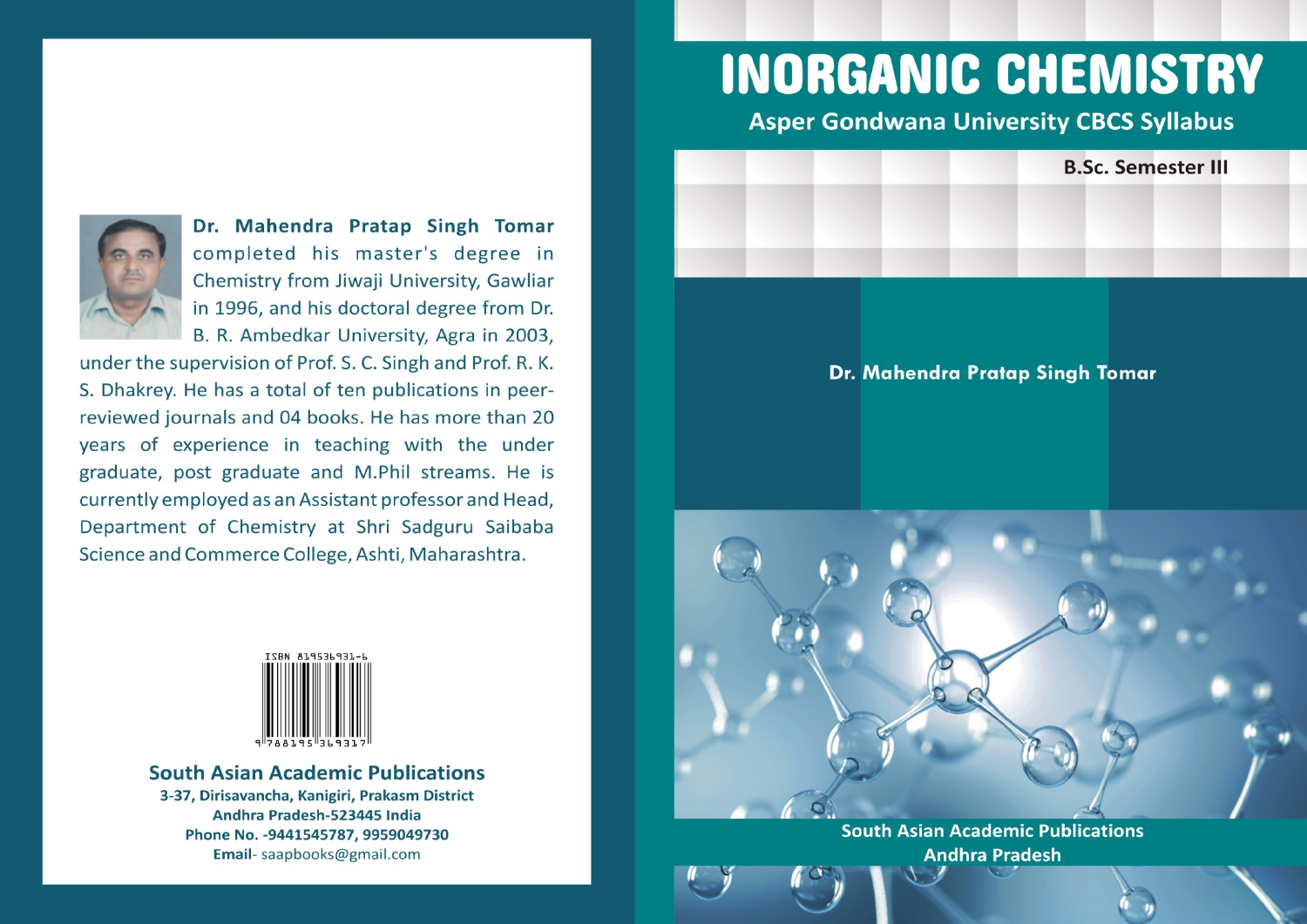#### **B.Sc. Part II (Semester – III) (CBCS)**

## **Paper – I (Inorganic Chemistry)**

## **UNIT-I**

**(A**) **Hydrides of boron:** Structure and bonding in diborane and borazine, Classification and applications of carbides.

**(B) Basic Properties of Iodine, interhalogen compounds:** Preparation and structure of CIF, CIF<sub>3</sub>, IF<sub>5</sub> & IF<sub>7</sub>. Polyhalides: Classification and structure of  $I_3$ ,  $I_5$ ,  $I_7$  and ICl<sup>-</sup>

**(C) Oxy Acids of Sulphur:** Preparation and structure of Caro's and Marshal Acid.

**(D) Study of Silicates:** Classification, Preparation, properties and structure of tetra sulphur tetranitride,  $S_4N_4$ 

# **UNIT-II**

**(A) Ionic Solids:** Ionic structures, radius ratio effect & coordination number, Limitation of radius ratio rule, Lattice energy and Born-Haber cycle. Solvation energy and solubility of ionic solids, polarizing power and polarizability of ions, Fajan's rules.

**(B) Metallic Bonding:** Free electron theory and properties of metals, valency bond theory and band theory to explain nature of conductors, insulators & semiconductors (intrinsic and extrinsic).

**(C) Acids and Bases:** Bronsted Lowery Concept, Lux-Flud Solvent system and Lewis concept of acid and bases.

#### **UNIT-III**

**(A) Chemistry of First Transition Series Elements:** Properties of the element of first transition series with reference to their electronic configuration, atomic and ionic radii, ionisation potential, Variable oxidation state, Magnetic properties, Colour, Complex formation tendency and Catalytic activity.

**(B) Chemistry of Element of Second and Third Transition Series:** Electronic configuration of 4d and 5d transition series. Comparative treatment with 3d-analogous (Groups Cr-Mo-W, Fe-Rn-Os, Co-Rh-Ir, Ni-Pd-Pt) in respect of oxidation states, magnetic behaviour and stereochemistry.

# **UNIT-IV**

**(A) Chemistry of Lanthanides:** Position of Lanthanides, electronic configuration, oxidation state, atomic and ionic radii, Lanthanide contraction and its consequences, complex forming tendency. Occurrence and isolation of lanthanides (ion exchange and solvent extraction methods).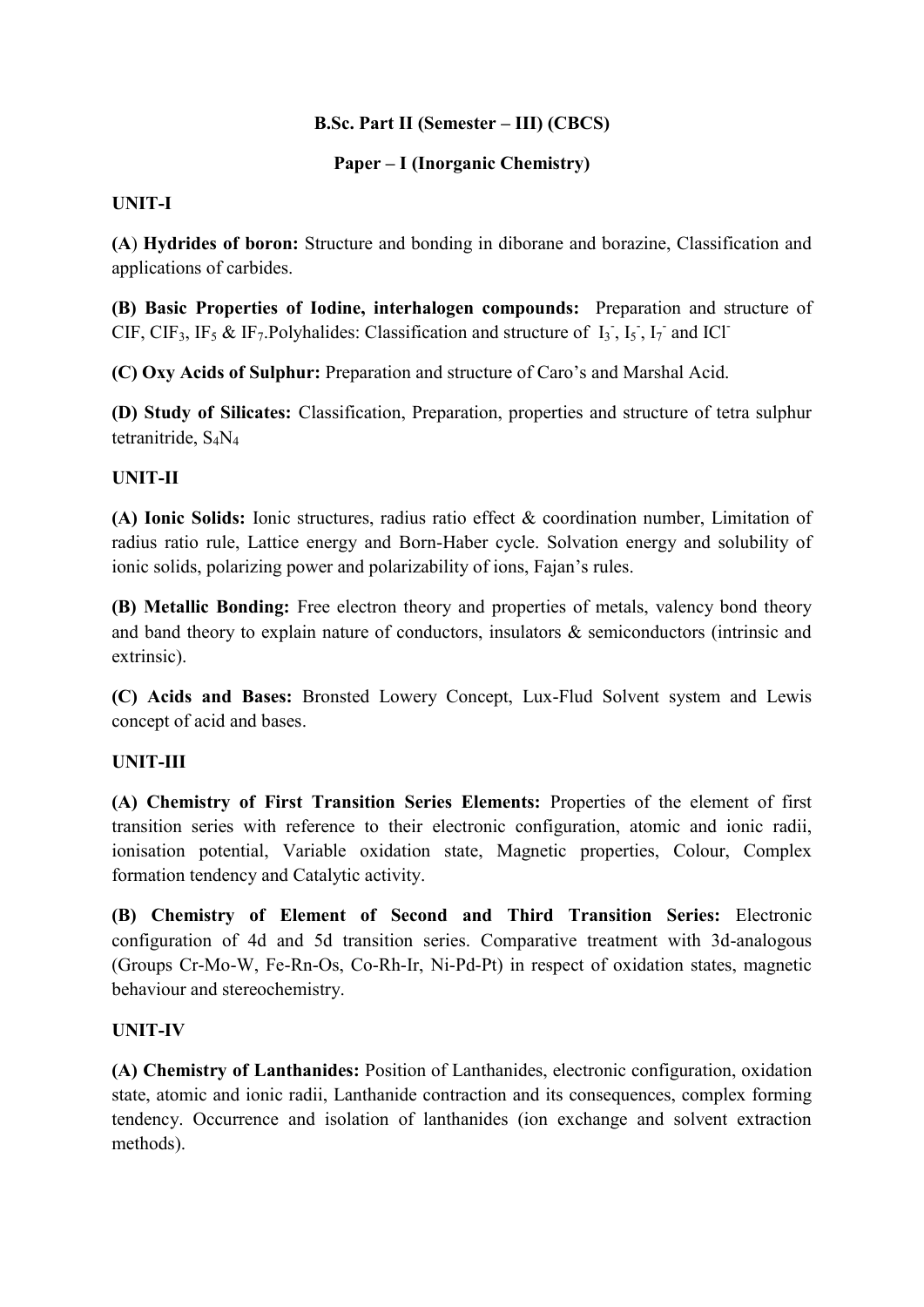**(B) Chemistry of Actinides:** Position in periodic table, chemistry of actinides with respect to electron configuration, oxidation states, atomic and ionic radii

# **Content**

# **1. Hydrides of Boron**

- 1.1. Diborane
- 1.2. MOT Based Hydrogen Bridge Structure
- 1.3. Centered bond theory
- 1.4. Borazine

# **2. Basic Properties of Iodine, Interhalogen Compounds**

- 2.1. Preparation and Structure of Interhalogen
- 2.2. Uses of Interhalogen Compounds
- 2.3. Structure of Poly-halide

# **3. Oxy acids of Sulphur and Study of Silicates**

- 3.1. Peroxy Acids of Sulphur:
- 3.2. Tetra-sulphur Tetranitride (S4N4)
- 3.3. Silicates
- 3.4. Three-Dimensional Network Containing Silicates

# **4. Ionic Solids**

- 4.1. Types of Solids
- 4.2. Space Lattice, Lattice Point and Unit cell of a Crystal
- 4.3. Ionic Crystal Structures
- 4.4. Structure of Sodium Chloride (NaCl)
- 4.5. Structure of Cesium Chloride (CsCl)
- 4.6. Lattice Energy
- 4.7. Factor Affecting Lattice Energy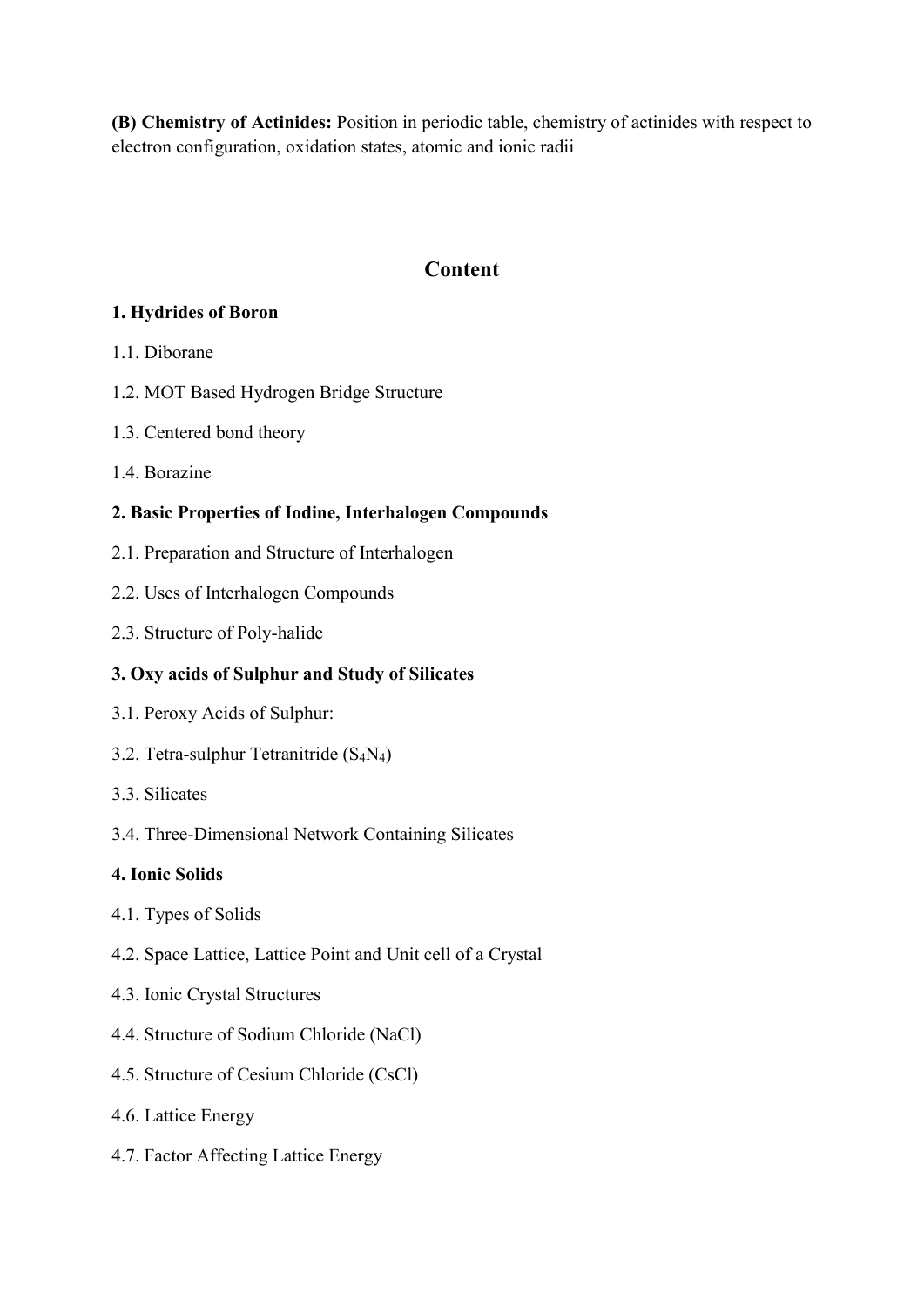- 4.8. Born- Haber Cycle
- 4.9. Solvation Energy
- 4.10. Factor Affecting Solvation and Solvation Energy
- 4.11. Polarization, Polarizing Power and Polarizability
- 4.12. Fajan's Rules
- 4.13. Consequences of Fajan's Rule (Application of Fajan's Rule)

#### **5. Metallic Bonding**

- 5.1. Factors favouring the formation of metallic bond
- 5.2. Metallic Properties
- 5.3. Valency Bond Theory
- 5.4. Band Theory: Molecular Orbital Approach
- 5.5 Band Structures of Conductors, Insulators and Semiconductors

#### **6. Acids and Bases**

- 6.1. Bronsted-Lowery concept
- 6.2. Lewis Acid and base
- 6.3. Lux-Flood acid-base definition
- 6.4. Solvent system concept and autoionization

## **7. Chemistry of First Transition Series Elements**

- 7.1. Position of transition elements in the periodic table
- 7.2. Electronic configuration
- 7.3. Atomic and Ionic Radii
- 7.4. Ionisation Potential
- 7.5. Oxidation State
- 7.6. Magnetic Property
- 7.7. Complex Formation Tendency
- 7.8. Catalytic Property